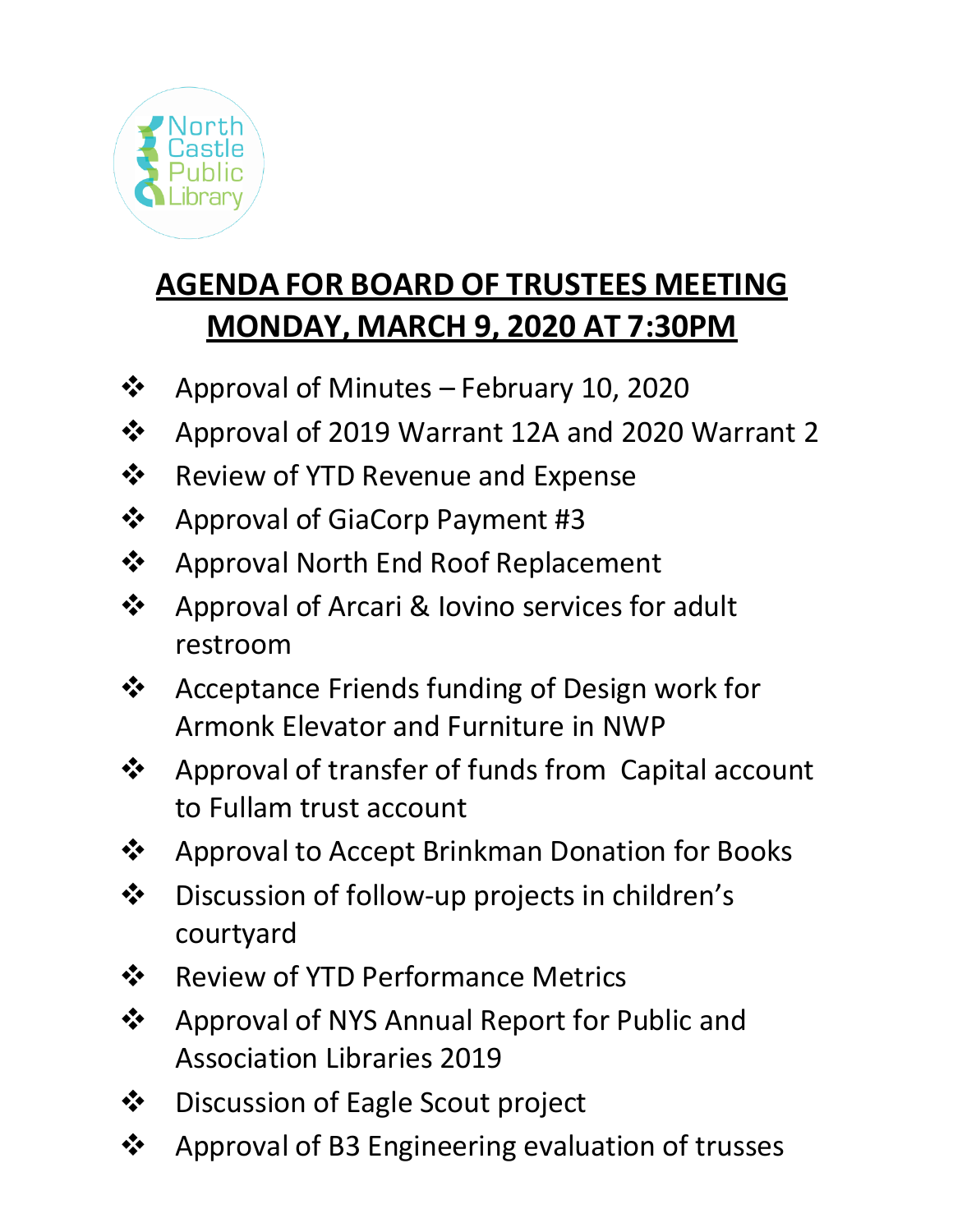## **North Castle Public Library**

### **Library Board of Trustees Minutes – March 09, 2020**

Scott Stopnik called meeting to order at 7:32 PM

**In attendance:**

**Trustees:** Diane Borgia, Jeanne Lapsker, Sean Ryan, Stephanie Paul, Scott Stopnik

**Library:** Edie Martimucci

**Friends:** Barbara Vircillo

**Town:** None

#### **Key Votes/Review**:

- **Approval of Minutes for the February 10, 2020 NCPL Board of Trustees meeting**
	- Jeanne made motion, Sean seconded, all approved
- **Approval of NCPL 2019 Warrant 12B and 2020 Warrant 2** 
	- For 2019 Warrant 12B, approval of the last three invoices in the Friends' TE account totaling \$1,182.64. Sean made motion, Stephanie seconded, all approved
	- Total expenses included in Warrant 2 are \$22,750.04 of which the Friends are paying \$615.00. Thank you, Friends for your continuing support!!! - Sean made motion to approve, Jeanne seconded, all approved
- **Review of NCPL 2019 and 2020 YTD Revenue and Expense Reports -** NCPL 2019 financials are final. NCPL 2020 financials thru February are as expected. Capital accounts are not fully setup. NCPL ended 2019 in great shape with \$132K added to the fund balance putting us in good position to complete the \$842K of projects in grants. \$75K in grants completed already in 2020. The roof over the Elson Room and the gutters behind the circulation/Elson were completed this month and the children's sunroom replacement is progressing (currently working on framing).
- **Review of NCPL Performance metrics** Circulation is still an issue traced back to the TotalBoox closure and the impact of competitive streaming alternatives. Programming is strong and growing as is patron visits.
- **Approval of Giacorp Payment Applications #3 for Armonk Children's Sunroom Replacement Project**. This payment of \$15,318.00 is for Giacorp's completion of the foundation underpinning work and installation of insulation. They have still not billed for framing. Sean motioned to approve, Jeanne seconded, all approved
- **Approval to have B Cubed structural engineers assess the beams in the circulation area** - there are several cracks in these beams that need to be assessed and potential issues remedied. BBB has done work for NCPL in the new YA Room, the Children's Sunroom and in NWP. Sean motioned to approve, Jeanne seconded, all approved.
- **Approval to bid replacement of the roof at the north end of the Armonk building and to accept the low bid.** This represents 3,788 square feet (36% of the Armonk roof). Roofers have told us it should be replaced as soon as possible. Two acceptable bids have been received. Steve Gallo is pursuing another bid required by town procurement policy. This will leave only the middle of the building to complete which should not be addressed until the structural engineering assessment and any required actions are complete. Sean motioned to accept the lowest bid, Stephanie seconded, all approved.
- **Approval of Arcari + Iovino proposal for architectural services for the adult rest room**. The current bathroom is not ADA compliant. Jeanne motioned to accept, Scott seconded, all approved.
- **Approval to accept Friends funding of the architectural design work for the Armonk elevator (\$21,000) and for furniture (four lounge chairs and a table with surface mounted electric (\$8,303.04) in NWP.** At their February meeting, the Friends approved